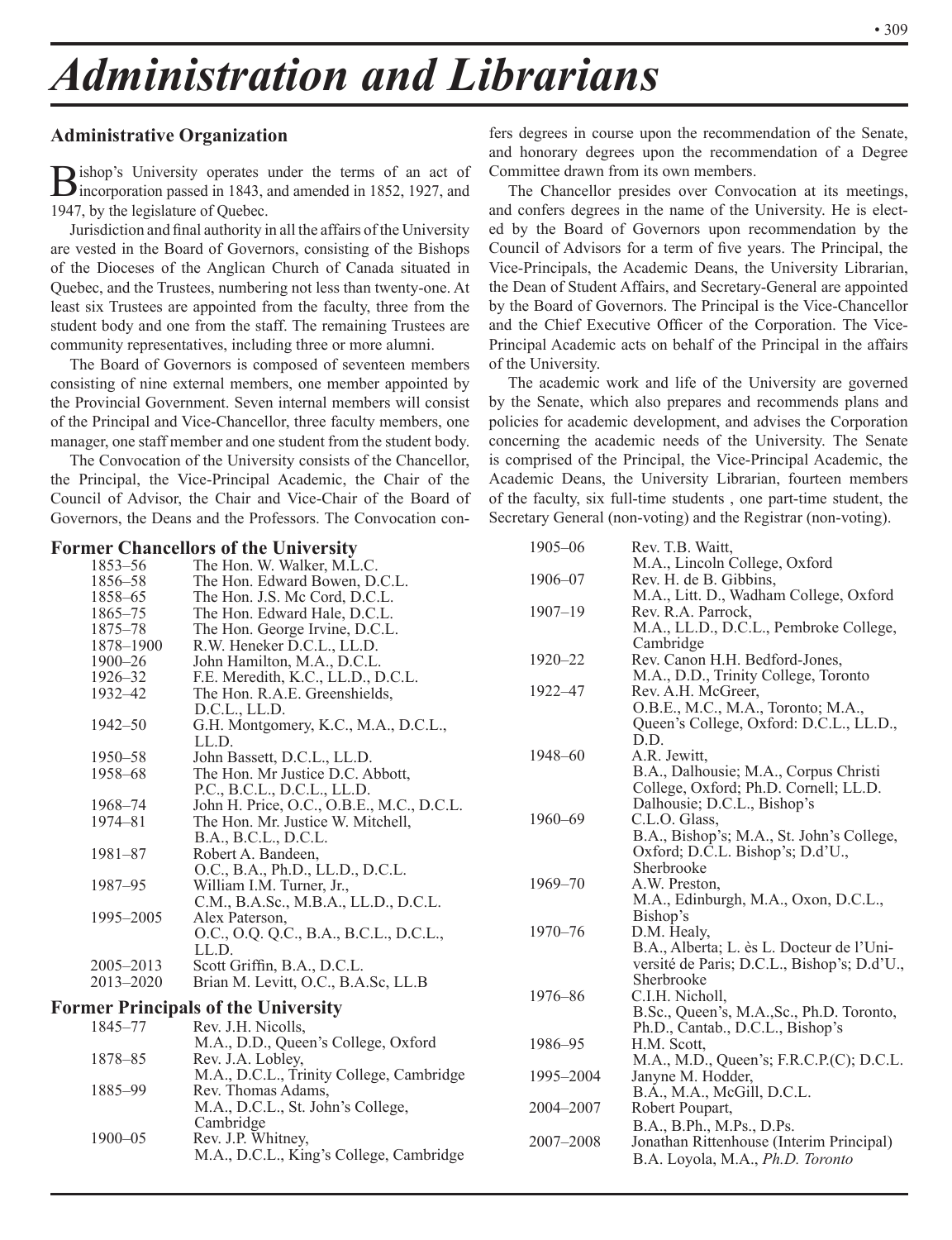#### **Officers of the University**

#### **Chancellor**

Daniel Fournier, *B.A. (Princeton), B.A. Jurisprudence (Oxon)*

#### **Principal**

Michael Goldbloom, C.M., *A.B. (Harvard), B.C.L., LL.B. (McGill)*

#### **Vice-Principal Academic & Research**

Miles Turnbull, *B.A. (UPIE), M.A. (McMaster), Ph.D. (Toronto)*

#### **Vice-Principal Finance and Administration** Isabelle Goyette, *B.B.A. (HEC Montreal), CPA-CMA (Sherbrooke)*

#### **Vice-Principal Government Relations and Planning and Secretary General**

Trygve Ugland, *Cand.mag. (Oslo), Cand.polit.(Oslo and Queen's Belfast), Dr.polit.(Oslo)*

#### **Dean, Arts**

Michele Murray, *B.A. (Trinity Western), M.A. (Hebrew University), Ph.D. (Toronto)*

#### **Dean, Science**

Kerry Hull, *B.Sc., Ph.D. (Alberta)*

#### **Interim Dean, School of Education**

Anthony Di Mascio, B.A., B.Ed., M.A. (Toronto), Ph.D. (Ottawa)

#### **Dean, Williams School of Business**

Reena Atanasiadis, *B.Com., M.B.A. (Concordia)* 

#### **University Librarian** Catherine Lavallée-Welch, *B.A. (UQAM) and M.L.I.S. (Montréal)*

## **The Board of Governors**

#### **2021–22 Membership**

Abel Bosum, *C.M., D.C.L.*  Jane Brydges, *B.A. (Bishop's), M.A. (MIT)* Kent Carson, *B.B.M. (Ryerson), M.B.A. (Dalhousie), C.P.A.* Pierre Cossette, *M.D. (Montréal), M.Sc. (McGill), FRCPC* Enzo Evangelisti, *Students' Representative Council President* Michael Goldbloom, *C.M., A.B. (Harvard), B.C.L., LL.B. (McGill)* Robert Hall, *B.A. (Bishop's), LL.B. (Sherbrooke)*  Brian M. Levitt, *O.C, B.A. Sc, LL.B. (Toronto)*  Michel Marleau, *B.B.A. (Bishop's), C.P.A., M.A. (McGill)*  Heather McKeen-Edwards, *B.A. (Manitoba), M.A., Ph.D. (McMaster)* Cathy McLean, *B.A. (Bishop's) M.P.A. (Carleton)*  Jessica Riddell, *B.A. (St. Mary's), M.A., Ph.D. (Queen's)* Scott Stoddard, *B.Sc. (Bishop's)* Calin Valsan, *B.Sc. (Bucharest), Ph.D. (Virginia Tech)* Tova White, *B.A. (Bishop's), M.A. (LSE)*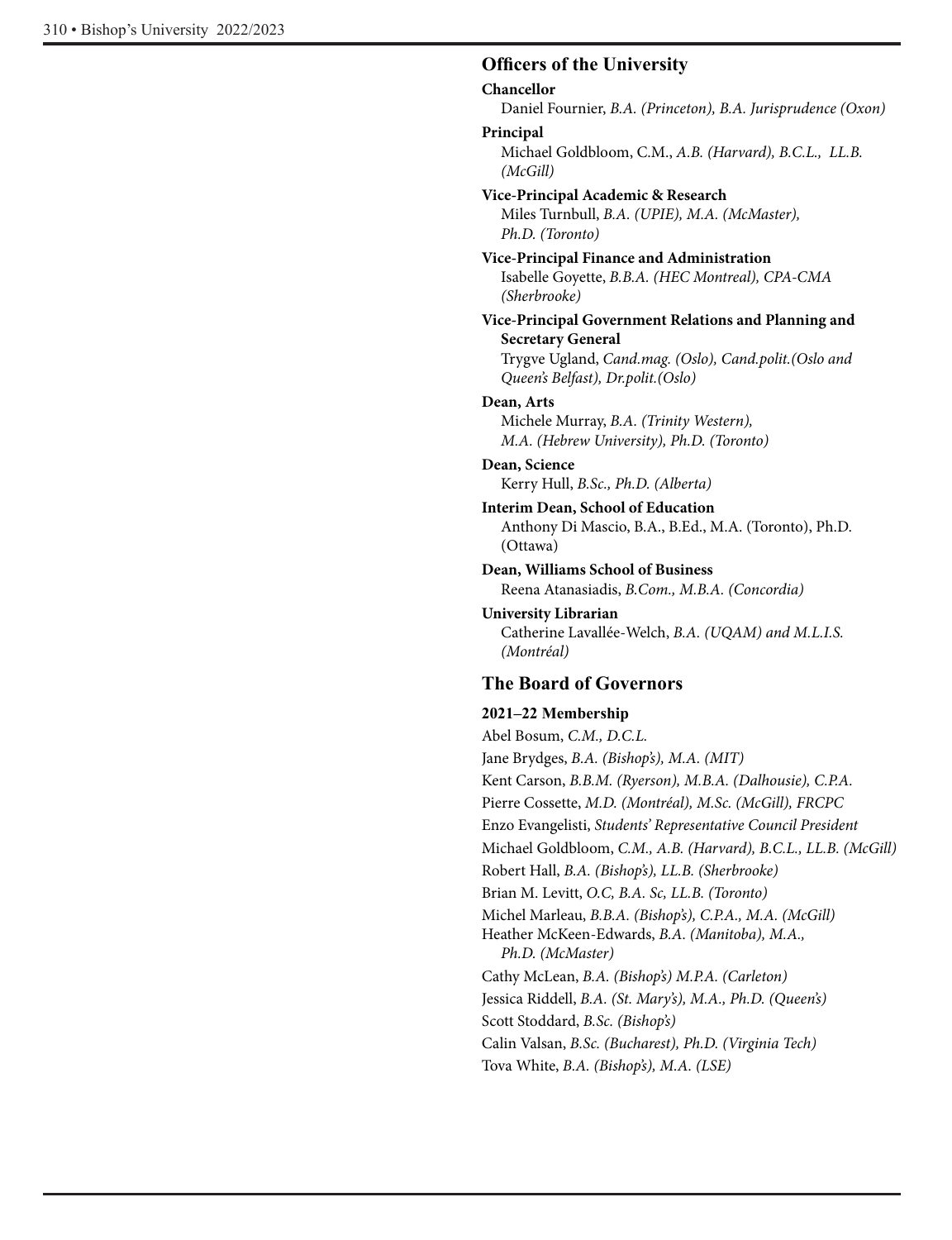# **The Senate**

**2021-22 Membership** The Principal and Vice-Chancellor (Chair) The Vice-Principal Academic and Research The Dean of Arts The Dean of Science (non-voting) The Dean of the School of Education The Dean of the Williams School of Business The University Librarian The Secretary General (Secretary) The Registrar (non-voting) The Associate Vice-Principal Academic (non-voting) Representatives of the Division of Business (2) Representative of the Division of Education (1) Representatives of the Division of Humanities (2) Representatives of the Division of Natural Sciences (2) Representatives of the Division of Social Sciences (2) Faculty Council Representatives (5) The Vice-President Academic Students' Representative Council Students' Representative Council - Division of Business Representative Students' Representative Council - Division of Education Representative Students' Representative Council - Division of Humanities Representative Students' Representative Council - Division of Natural Sciences Representative Students' Representative Council - Division of Social Sciences Representative Students' Representative Council - Graduate Students' Representative Reena Atanasiadis Darren Bardati Gregory Brophy Julien Collin Bruno Courtemanche Anthony Di Mascio Mark Gandey Michael Goldbloom Claire Grogan Kerry Hull Sufia Langevin Catherine Lavallée-Welch Michele Murray Elizabeth Prusak Jessica Riddell Hans Rouleau Michael Teed Miles Turnbull Trygve Ugland Marianne Vigneault Yanan Wang Brad Willms Dawn Wiseman

# **Emeritus Chancellors**

**William I.M. Turner, Jr.,**  C.M., B.A.Sc., M.B.A., LL.D., D.C.L.

#### **Alex Paterson,**

O.C., O.Q.Q.C., B.A., B.C.L., D.C.L., LL.D.

# **Distinguished Professor Emeritus**

**Brian A. Jenkins,**  B.A. (Manchester), M.A. (Univ. California), Ph.D. (Manchester)

# **Emeritus Professors**

**Colin L. Arnot,**  B.Sc., Ph.D. (Liverpool) Professor Emeritus of Chemistry

**Robert F.J. Barnett,** B.A.(Waterloo), M.A.(Queen's) Professor Emeritus of Economics

#### **Stephen L. Black,** B.Sc. (McGill), M.A., Ph.D. (McMaster)

Professor Emeritus of Psychology

#### **J. Derek Booth,** B.A., M.A., Ph.D. (McGill) Professor Emeritus of Geography

#### **Bertrand Boutin**

B.A., M.A., B.B.A. Professor Emeritus of French

#### **James L. Bowey,**

Dip. Ind. Admin. (London), M.A., Ph.D. (Lancaster) Professor Emeritus of Business Administration

## **Douglas F. Brown,**

B.S.A., M.Sc.(Sask), Ph.D.(Wisconsin) Professor Emeritus of Biology

## **Robert Brown,**

B.A. (Layola), M.A. (Bishop's) Professor Emeritus of Modern Languages

## **Michel Carle,**

L. ès L., M. ès L. (Aix-en-Provence), Ph.D. (Ottawa) Professor Emeritus of Études françaises et québécoises

#### **Charlie R. Carman,**

B.A.Sc, M.A.Sc. (Waterloo), B.A.(Bishop's) Professor Emeritus of Computer Science

## **John H.P. Castle,**

B.Comm (McGill), CA Professor Emeritus of Accounting

#### **Michael J. Childs,**

B.A. (Carleton), M.A., Ph.D. (McGill) Professor Emeritus of History

## **Melissa Clark-Jones,**

B.A. (Mt. Holyoke), M.A. (American University Cairo), M.A., Ph.D. (McMaster) Professor Emeritus of Sociology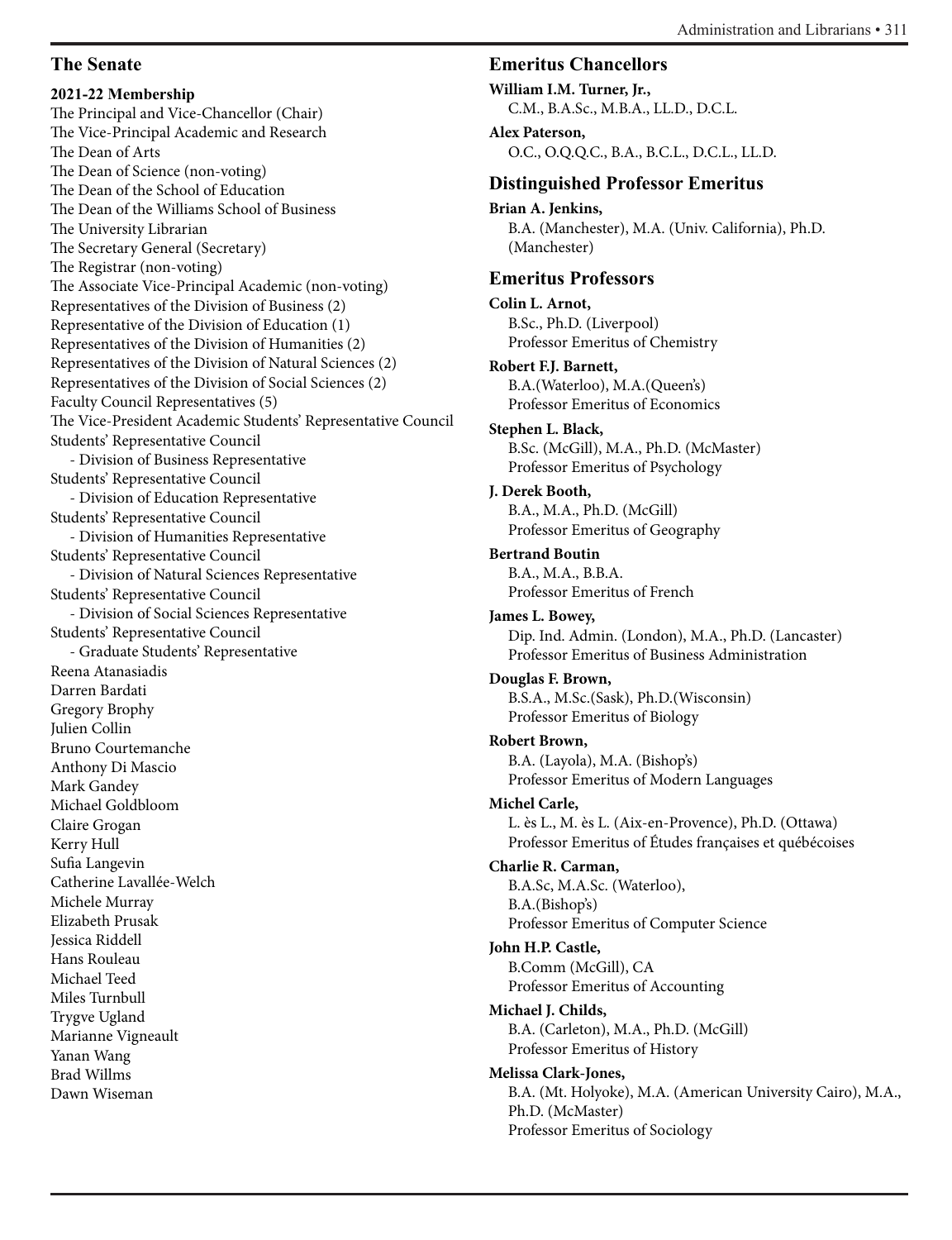#### **Patricia Coyne,**

B.A. (Waterloo), M.A., Ph.D. (Toronto) Professor Emeritus of Classical Studies

#### **Joanne Craig,**

A.B. (Bryn Mawr), B.A., M.A., (Oxon), Ph.D. (Harvard) Professor Emeritus of English

#### **Peter G. Cunningham,**

M.B.A. (McGill) Professor Emeritus of Accounting

## **Loretta Czernis,**

B.A. (Toronto), M.T.S. (Harvard), Ph.D. (York) Professor Emeritus of Sociology

## **Réjean L. Drolet,**

B.Com., M.Com. (Laval), M.B.A. (Wharton School) Professor Emeritus of Marketing

# **Celine Dudemaine,**

B.A., B.E.S. (Laval), M.A., Ph.D. (Sherbrooke) Professor Emeritus of Marketing

# **Jack Eby,**

B.Mus. (Brit. Col.), M.A. (Western), Ph.D. (King's College, London) Professor Emeritus of Music

# **George Englebretsen,**

B.A., M.A., Ph.D. (Nebraska) Professor Emeritus of Philosophy

# **Adele M. Ernstrom,**

B.A., Ph.D. (California) Professor Emeritus of Fine Arts

# **Robert W.E. Forrest,**

B.A., M.A. (Dublin), M.A., Ph.D. (McMaster) Professor Emeritus of Religion

# **Tom Gordon,**

B.A., B.Mus., M.A. (Central Missouri State), Ph.D. (Toronto) Professor Emeritus of Music

## **James Gray,**

M.A. (Aberdeen), M.A. (Oxon), Ph.D. (Montreal), F.R.S.A. Professor Emeritus of English

## **London Green,**

B.A., M.A. (San José), Ph.D. (Stanford) Professor Emeritus of Drama

# **G. Stanley Groves,**

B.Sc. (McGill), M.A.(Michigan) Professor Emeritus of Economics

## **Louis-Georges Harvey,**

B.A. (New Brunswick), M. ès A., Ph.D. (Ottawa) Professor Emeritus of History

## **G. Hewson Hickie,**

B.Sc., M.Sc.(McGill) Professor Emeritus of Chemistry

# **Donald F.J. Hilton,**

B.Sc.(Alberta), M.A.(Kansas), M.Aq.(Simon Fraser), Ph.D.(Alberta), D.I.C.(London) Professor Emeritus of Biology

#### **Brian A. Jenkins,**

B.A.(Manchester), M.A.(UCLA), Ph.D.(Manchester), FRHistS. Professor Emeritus of History

#### **Andrew Johnson,**

B.A. (Loyola), M.A. (McMaster), Ph.D. (McGill) Professor Emeritus of Political Studies

#### **Marc Kaltenbach,**

Diploma HÉC (Paris), M.A. (Yale), Ph.D. (Toronto) Professor Emeritus of Business Administration

#### **Lowell W. Keffer,**

B.A. (Toronto), M. ès A., D. ès L. (Laval) Professor Emeritus of Études françaises et québécoises

#### **Nelly Khouzam,**

B.Eng. (Ains Shams, Egypt), M.Sc. (McGill), Ph.D. (UMIST) Professor Emeritus of Computer Science

#### **Jean Levasseur,**

B.A. (Montréal), M. ès L. (Navarra), D.E.A. (Bordeaux), Doctorat (Bordeaux) Professeur émérite en Études françaises et québécoises

## **Paul Leventhal,**

B.A. (U.W.O), M.B.A., Ph.D. (Concordia), CFA Professor Emeritus of Business Administration

#### **Margaret Lawther,**

B.A. (British Columbia), M.F.A. (York), B.Ed. (Toronto) Professor Emeritus of Fine Arts

## **Paul Chia-Shiang Lin,**

B.Sc. (Taiwan), M.Sc. (McMaster), Ph.D. (UNB) Professor Emeritus of Mathematics

## **Michael Lustigman,**

B.A. (Toronto), M.A., Ph.D. (York) Professor Emeritus of Sociology

## **Robert MacGregor,**

B.Sc. (California State University), M.B.A. (Toronto) Professor Emeritus of Business Administration

## **Stuart McKelvie**

M.A. (Glasgow), M.Sc. (Stirling), Ph.D. (McGill) Professor Emeritus of Psychology

## **Ken McLean,**

B.A. (Waterloo Lutheran), M.A. (McMaster), Ph.D. (York) Professor Emeritus of English

## **S.E. (Lissa) McRae,**

B.Sc. (Alberta), M.B.A. (St. Mary's) Professor Emeritus of Business Administration

#### **Keith Moore,**

B.Sc., M.Sc. (Birmingham), Ph.D. (Western) Professor Emeritus of Biology

#### **Arthur Motyer,**

B.A., (Mount Allison), M.A. (Oxon), D.C.L. Professor Emeritus of English

## **Ivan M. Myhul,**

L.ès SPS (Louvain), Ph.D.(Columbia) Professor Emeritus of Political Studies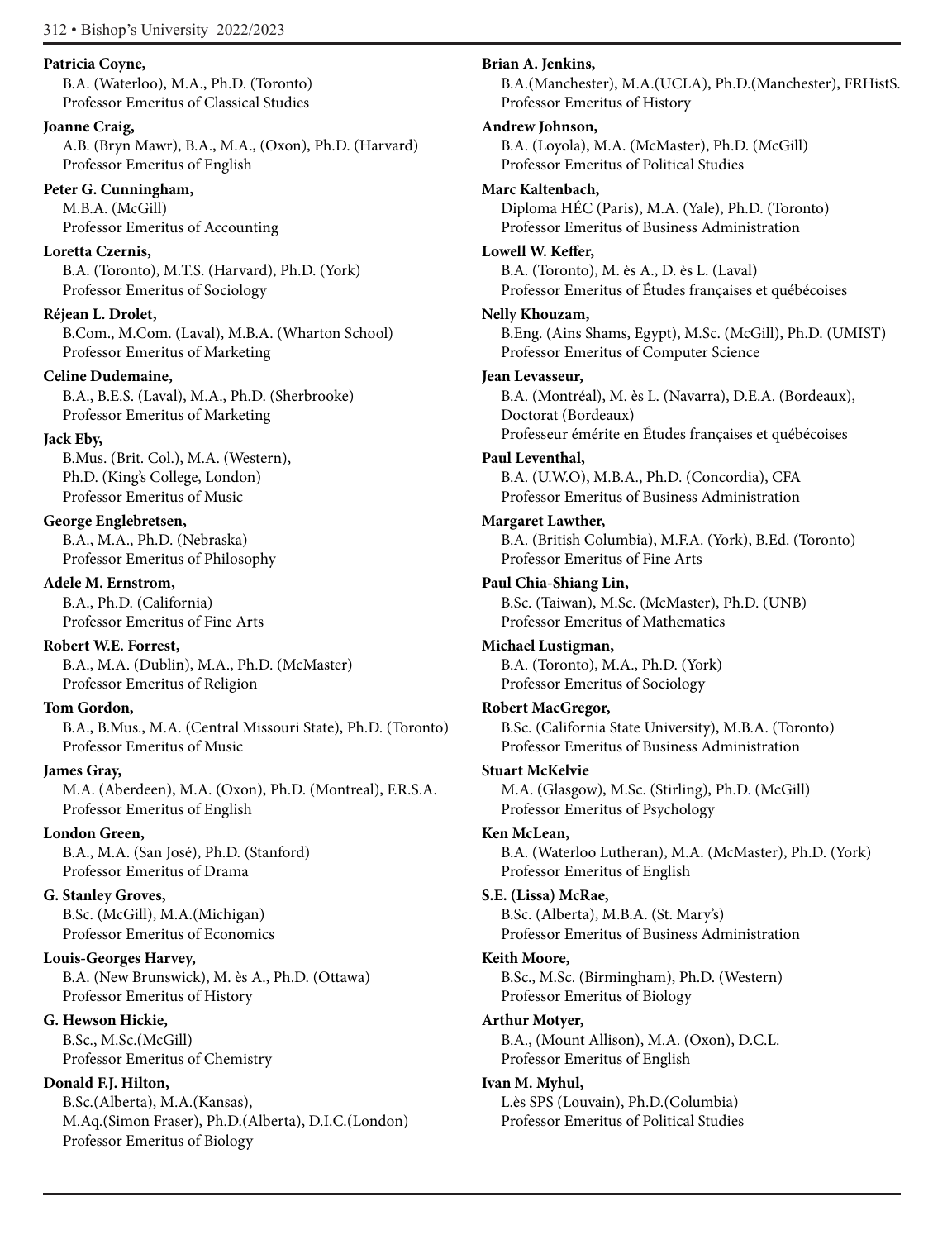**Tarlock S. Nagpal,** 

B.A., P.T.(Punjab), M.Sc. (Aligarh), Ph.D. (UBC) Professor Emeritus of Physics

#### **John R. Oldland,**

B.A.(Oxon), M.B.A.(Indiana), Ph.D. (London) Professor Emeritus of Business Administration

#### **Michel Parmentier,**

B.A., M.A.(Western), Ph.D. (Toronto) Professor Emeritus of Études françaises et québécoises

## **Garry V. Retzleff,**

B.A., M.A.(UBC), Ph.D. (Toronto) Professor Emeritus of English

#### **Mary Rhodes,**

B.A., M.A. (Cantab) Professor Emeritus of Mathematics

#### **Jojo Rideout**

Diploma V.P.A.S. Professor Emeritus of Drama

## **Dieter K.H. Riegel,**

Staatsexamen (Freiburg) Professor Emeritus of German

## **Jonathan Rittenhouse,**

B.A., (Loyola), M.A., Ph.D. (Clark) Professor Emeritus of Drama

#### **Bill Robson,**

B. Comm. (Guelph), M.B.A. (McMaster), Professor Emeritus of Business

## **Courtice. G. Rose,**

B.A., M.A. (Western), M.A., Ph.D. (Clark)

Professor Emeritus of Environmental Studies and Geography

## **W. Gillies Ross,**

B.A., (R.M.C.), B.A., M.A. (McGill), Ph.D. (Cambridge) Professor Emeritus of Geography

## **Robert B. Schenk,**

B.A. (Western), M.B.A. (S.U.N.Y.), C.A., C.M.A. Professor Emeritus of Accounting

## **David Seale,**

B.A. (Queen Mary College), M.A. (McMaster), Ph.D. (London) Professor Emeritus of Classical Studies

# **Willam A. Shearson,**

B.A., M.A., Ph.D. (Toronto) Professor Emeritus of Philosophy

# **Stephen Sheeran,**

B.A., M.A. (Bishop's) Professor Emeritus of Modern Languages

# **Fakhari A. Siddiqui,**

B.Sc., M.Sc. (Beirut) Professor Emeritus of Economics

# **Lionel Standing,**

B.Sc. (Manchester), M.A., Ph.D. (Queen's) Professor Emeritus of Psychology

# **Andrew Stritch,**

B.A. (Exeter), M.A. (Lancaster), Ph.D. (Queen's) Professor Emeritus of Politics and International Studies

# **Gwendolyn Trottein,**

B.A. (Indiana), M.A., Ph.D. (Illinois) Professor Emeritus of Fine Arts

#### **Chi Te Tsai,**

B.Sc.(Taiwan), M.Sc.(Queen's), Ph.D.(Laval) Professor Emeritus of Mathematics

## **Greg Tuck,**

B.A. (Manitoba) B.F.A. (Alberta) Professor Emeritus of Drama

## **Robert K.J. van Hulst,**

Cand. Biol. (Utrecht), Drs. Biol. (Nijmegen), Ph.D. (Western) Professor Emeritus of Biology

## **Dimitri Vouliouris**

B.Sc. (Athens Grad School of Economics & Business), M.Sc. (London) Professor Emeritus of Computer Science

#### **Sandra Ward,**

B.A., M.A. (Bishops) Professor Emeritus of English Second Language

## **Harvey White,**

B.A. (Minnesota), B.D. Th.M. (Princeton), Ph.D. Professor Emeritus of Religion

# **G. Glen Wickens**

B.A. (Brit. Col.), M.A. Ph.D. (Western) Professor Emeritus of English

#### **P.E. Wilson,**

B.Sc., Dip. Ed., (London), A.F.I.M.A., M.Sc. (Acadia) Professor Emeritus of Mathematics

#### **C. Wojatsek,**

B.A. (Bratislava, Czech.), M.A. (Debrecen, Hung.), Dip. Ed. (Debrecen, Hung.), Ph.D. (Montréal), Hum.Sc.D. Professor Emeritus of History

#### **Lourdes Zubieta,**

B.Sc. (Mexico), M.Sc., Ph.D. (Montreal) Professor Emeritus of Business Administration